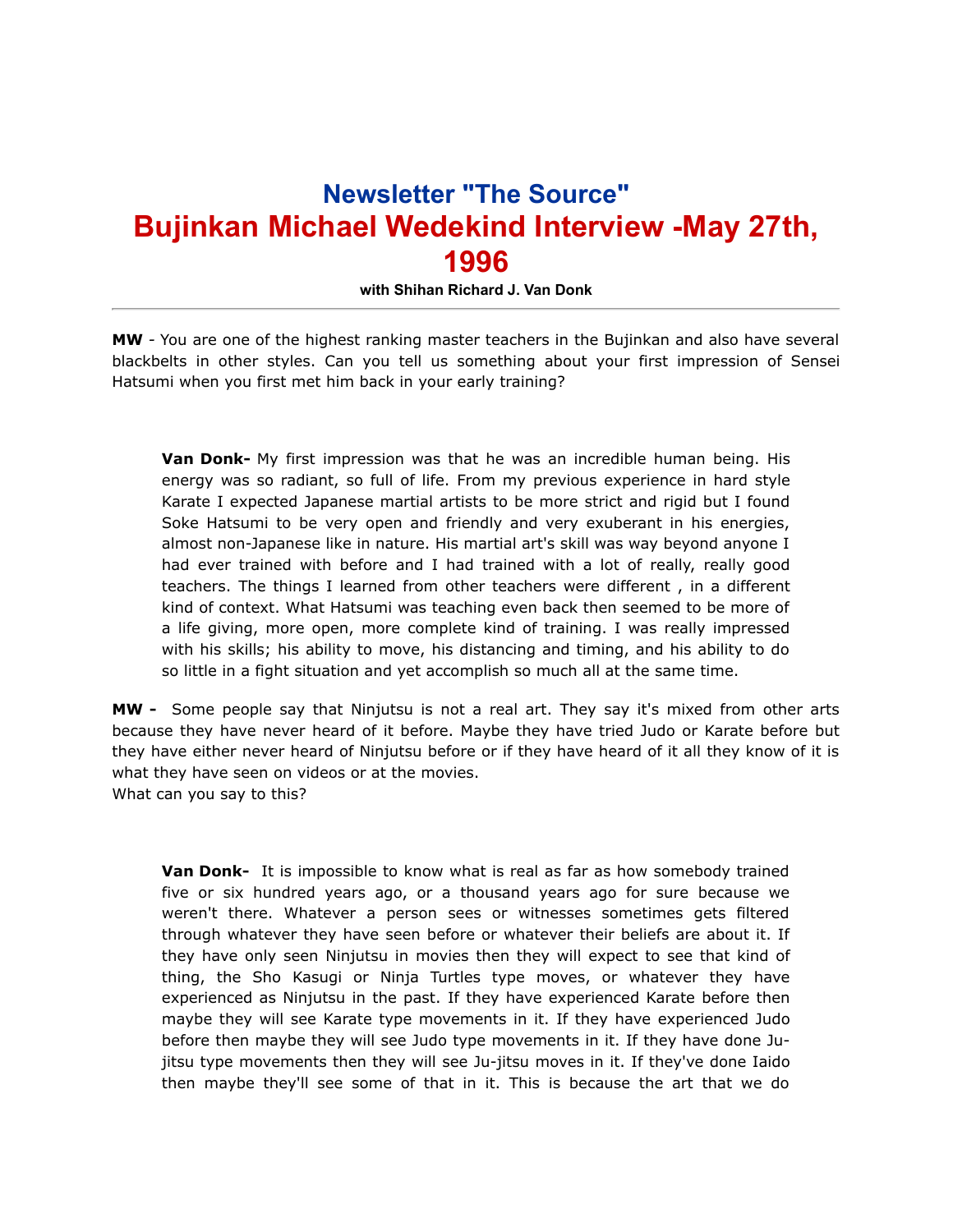encompasses a lot of all of these arts. The roots of the schools or ryus which are the Nine Traditions in which we train in the Bujinkan and have been passed down to Grandmaster Hatsumi encompass the very beginnings, the very basics of the true living Budo, and were done in a living time. So we practice all of the aspects from which a lot of these more modern arts came into being. Modern Karate wasn't formalized until the 1920's; Judo until the late 1890's. A lot of these came from Aiki-jujitsu and Ju-jitsu type schools. A lot of those roots come from the same schools that were handed down to Hatsumi and we train in, like Gyokko Ryu, Koto Ryu and some of the other schools, so there will be a lot of similarities.

Also, there are only so many ways you can punch at somebody, or twist a wrist or these kind of things so martial arts wise it will look somewhat the same but one of the things that is really different about what we do is the way we move or the Taijutsu. The movement of the body is not as static, it has more flow and movement to the techniques than Karate or even a Ju-jitsu system. A lot of the modern martial arts have become more stylized and more formed by technique itself. Techniques, you have to remember, even if they are 500 years old or however old, were often written down by people who won in a battle, maybe notes that they took to help them remember what they did that worked. Maybe someone came at them with a sword and they moved to one side and hit the sword out of the hand with a stick and then hit them on the side of the head - so then maybe they wrote that particular move down so they would remember it and then that became one of the techniques in their school. Or maybe even in practice they designed particular drills for different situations and that became their system at their school.

Ninjutsu is not what you see in the movies even though that is what people expect and what some people want. Some even get all dressed up in the Ninja clothes or wear the camouflage to keep the mystique. But inside all the trappings is a real, true, living martial art that hopefully helps a person to grow to be a better human being inside themselves and doesn't just teach them to hurt somebody or even only teaches physical self defense.

**MW -** The Bujinkan style is growing in the world very quickly and there are those who have studied a little bit and then left to go their own way and do some Ninjutsu mixed up with other things but still claim it as Ninjutsu. How can a person who wants to train in the real art find a good teacher and what must a teacher learn for himself in order to bring the true art to the people?

**Van Donk-** Ok, you have several questions there and I will try to address them one at a time. The first question I heard is that a lot of people who have trained in the Bujinkan have now mixed it with some kind of Karate or other system and claimed it as their own. Well, that's ok - there's nothing wrong with that. People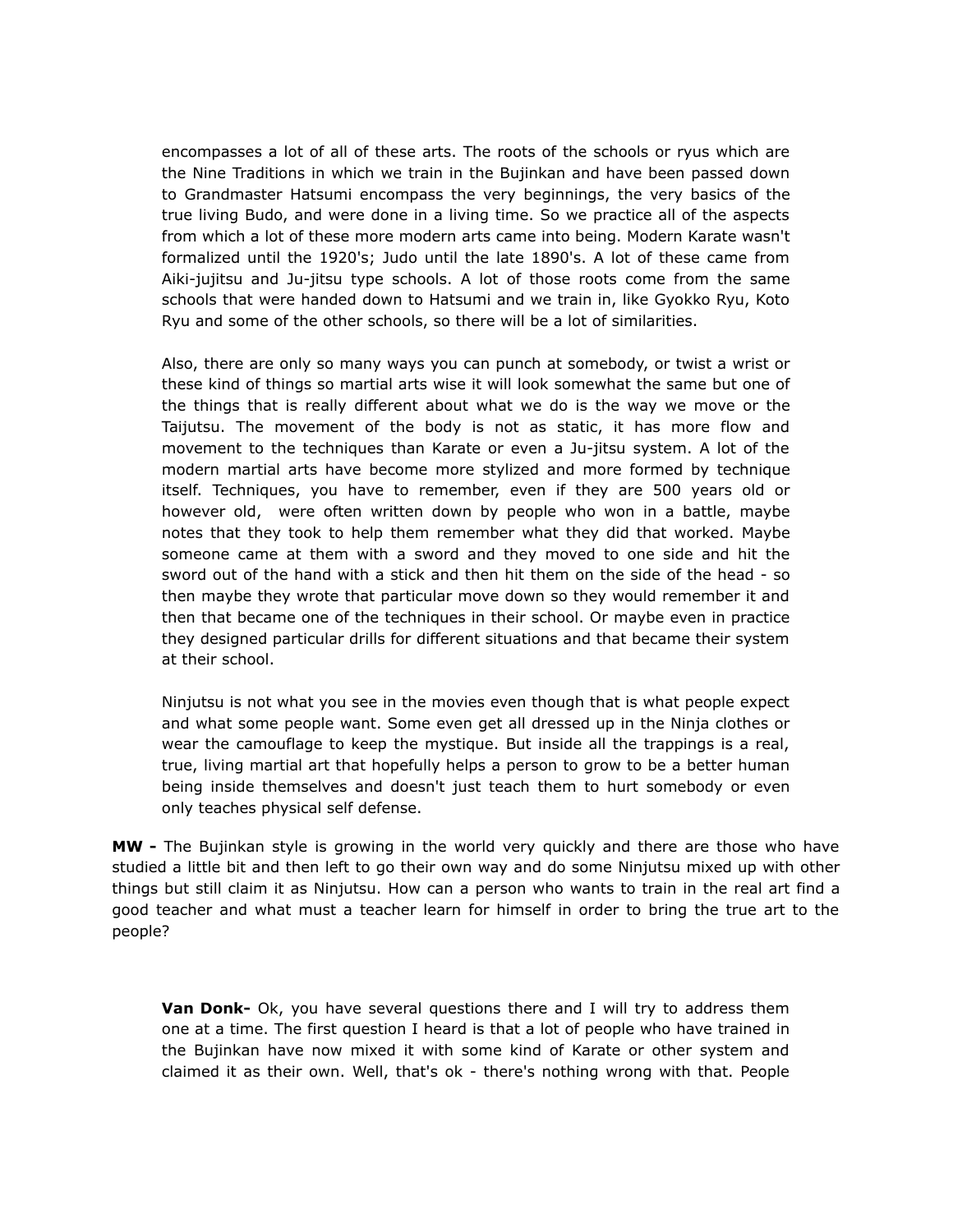need to go their own path. They need to learn what they need to learn from someone and then move on to do something else if that's what they want. I more appreciate someone who has said, "Ok, I've taken a look at this, I like these pieces of it, I'm going to go take it and do it on my own with some other things and I'm going to call it my own name. I'm going to call it my own system." That's fine. That's a lot easier and a lot better to me than someone being inside the Bujinkan and adding all their own things and doing their own things that are completely different than the Bujinkan training and still calling it Bujinkan training. This gets confusing to people who want true Bujinkan style of martial arts.

 And that leads to the next question of how do you choose a teacher to know whether or not they are somebody who is really doing what Soke Hatsumi Sensei is teaching or something that they have just made up on their own. The only way I can answer that is to say that a person needs to first of all find out if that teacher has actually gone to train with the Grandmaster, or if the teacher's teacher has trained a lot with Soke Hatsumi. Ask questions such as how much time have they actually experienced training with Grandmaster Hatsumi themselves? Have they been to Japan? Have they got the Grandmaster's video tapes? After they have been training in the art a while they will find out if that teacher is known and respected by other senior teachers in the Bujinkan system.

 You also have to choose a teacher by the gift you are getting yourself from their training. If you are getting a gift from that teacher it doesn't matter what the name of the school is or what the name of the art is. If you are getting what you need, what is giving value to yourself and your life, this is what is most important. Most people coming new into martial arts have no idea what the difference is between different arts. They are just looking for martial arts. They don't know the names until they have been training for quite a while. To pick a good teacher is the most important. If the teacher is giving you the things you need then you stay with that teacher. If not then maybe you need to look for something else. It's easy to find out if a teacher is really studying in the Bujinkan. It will be disclosed in a short while after training. If the teacher is not building Hatsumi Sensei up and talking about the Grandmaster often in their school, givning rank certification from Japan then that's when you might start checking more if what you are really seeking is true Bujinkan Budo Taijutsu.

**MW -** Now you have done your first seminar in Germany. Many people have not heard of you here before now. Why is that and what do you plan for the future?

**Van Donk -** Why haven't they heard about me in Germany until now? Well, I was quieter than some. Some people decided they wanted to write a lot of books. My teacher, Grandmaster Hatsumi told me not to write a book for a while. He said it was ok to make a few videos which I have done. Those change over time. He said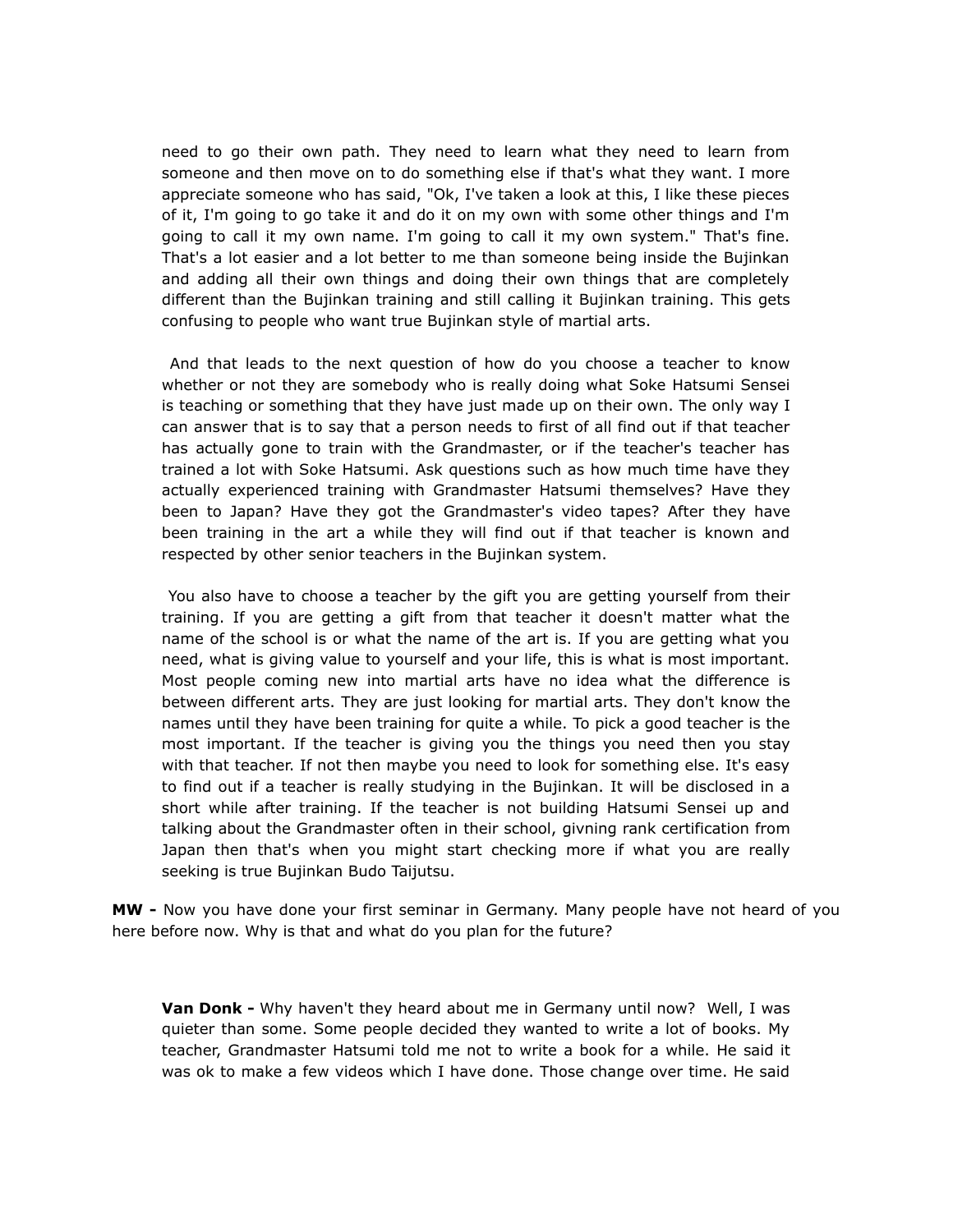this was because things would change over time, the way the art was represented would change; we would go into a new progression. And we have. It went from Ninja to Ninjutsu now to Budo Taijutsu. And just now he has told me it is ok to write a book now.

 I didn't really want to popularize myself that way (the old Ninja image people had in their minds) even though I did my best to make things available to people, putting out videos to help in training and telling them to go to the source, to go to Grandmaster Hatsumi and learn what the true Bujinkan way was. And also trying to create a better community among friends. I've always said this everywhere I've gone to all the top teachers. Let's build a good Bujinkan community. A lot of them didn't really want to listen. A lot of them hadn't really trained a lot in Japan (even though they said they had) and my first priority was my own training. I've made over twenty different trips to Japan and been to over 15 different TaiKai's in different places in the world to train with Grandmaster Hatsumi and spent a lot of time with him. It was all for my own training, not to get famous. The organization that I have (American Bujinkan) was born out of my desire to put more true information out - translations of books and tapes and making it easy for people to get the Grandmaster's videos. I made the first training syllabus so students could understand and know more correct ways of what was expected of them in training. I'm not perfect by any means but I'm still doing my best to duplicate how my teacher has been teaching me and I keep going back to the source training all the time. I think this is very important.

As far as the future, I think more people in Europe will know me now because I am going to more TaiKai's in other countries, not just the USA. Word spreads quickly when people enjoy what you have to offer. People were very, very happy with the seminar we just did. They saw things they had never seen before and so I am happy about that.

**MW -** You just now trained 3 days with some of the Germans. What is your impression of the training in Germany and do you have anything to say to the people training in Germany?

**Van Donk -** Yes - Keep training! And keep training with good teachers like yourself. I saw students who were very hungry to learn, really wanted to learn and were very open and friendly. I was really happy to see that. Everyone got along well with each other and were willing to try new things, even when they were very different from what they were used to doing. When I teach a seminar I like to do things differently than what the teacher normally teaches because you have good teachers here and the students already get that. So I do some wild and crazy things to get them to think in a different way, to explore movement differently. I was impressed with the level of many of the students. I think they need to work just a little bit more on form and posture but their ideas and knowledge of how to move and how to play and get down and roll was really very good.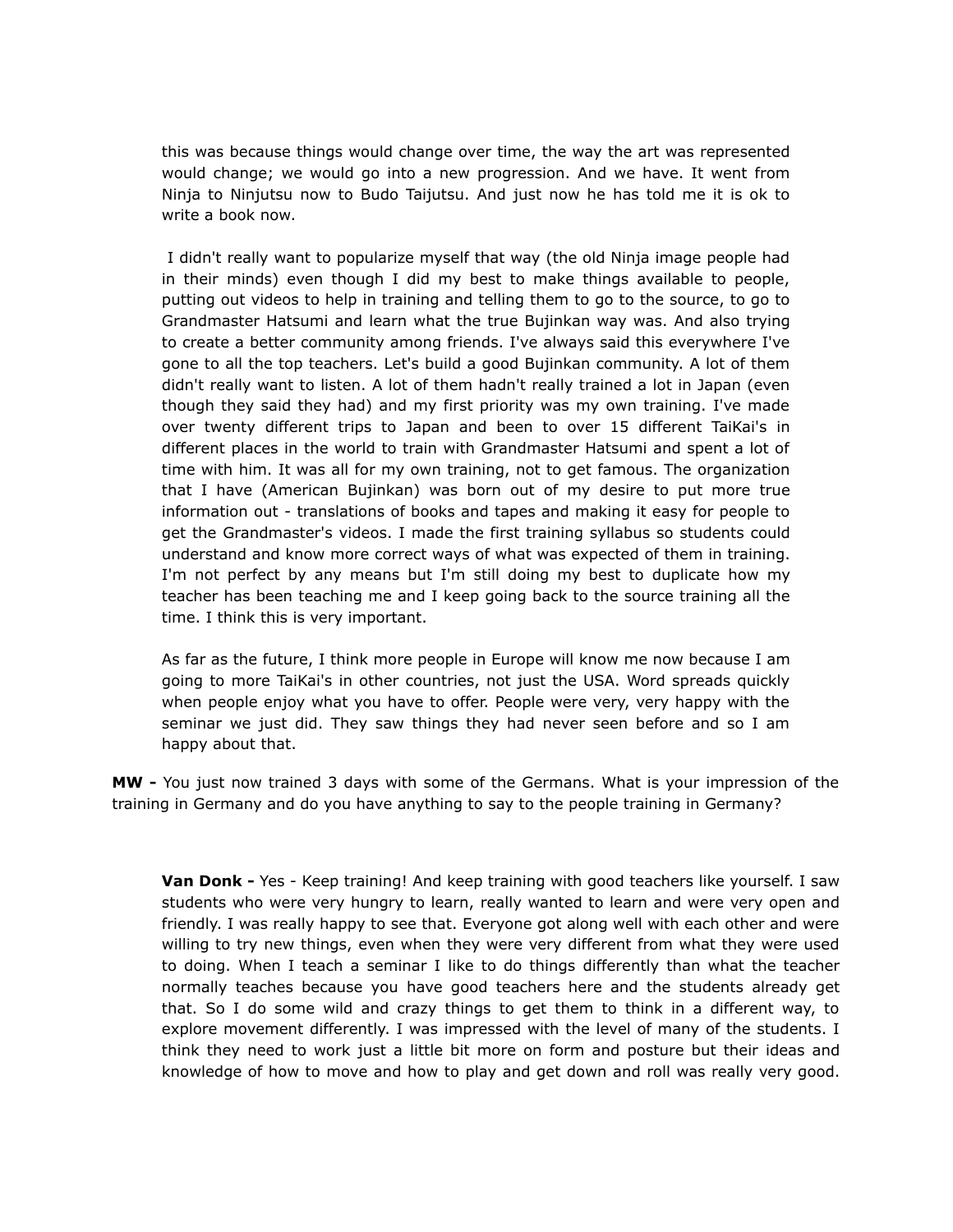They had a good understanding of this. They were a great group of people to work with.

The message I have is not just for Germany but for everywhere. This word politics always comes up and I'll just say this straight - people need to grow up. I didn't hear any of this from the students at the seminar we just did but I usually do hear all the time, "Well, this person is saying this" or "This group is doing it this way" or "That group does it that way". I think it's wonderful that different groups do things different ways. Why? Maybe one teacher has been to Japan at a different time than another teacher. Or maybe they've seen a certain thing and they love that particular thing because it fits their personality. Another person has a different personality and they train in a slightly different way. This can add (to what they know) so people can train with different teachers at different times, go to different seminars and learn new ideas, new aspects in training. It's really about learning to share together, about building a community of friends. It's not about being Number 1 - nobody's Number 1. If anybody is Number 1 it is Grandmaster Hatsumi and it needs to always go back to that. There are a lot of great teachers both inside and outside of Japan now - especially since the move to Budo Taijutsu. Soke Hatsumi has sped everything up ten times faster than even before. This next couple of years is a very important time of growth for students and teachers in the Bujinkan. Teachers need to become an example. They need to be an example for their students. If they are always talking, talking, talking bad about this person, bad about that person, they are wasting their time. They are hurting their students, they are hurting the Bujinkan - and it doesn't make them look any better. To me it actually makes them look worse. It means that they haven't learned the true essence of the feeling of what my teacher is teaching all the time. It's that feeling, that spirit, that living essence. They've lost that and they are trying to hold on and maintain just their little group of students and say, "Oh look, I'm great. I have this." I think some of them are trying to justify in their own minds even the rank number they have been given because the ranks have gone so fast - so they have to hold themselves taller and say, "Oh, you don't want to train with so and so." But they need to quit talking and train with the Grandmaster. Many people are lost now because they haven't trained with Soke for so long and they are trying to catch up. If they had spent all that time they spent talking and just trained they would be much better off now. It's the people who didn't care who said what and just trained that have gotten good. Even though they may not like some of the things that other people do.

Some of the very wrong things that I've been hearing is how people have printed up their own certificates and are stamping them and selling them and they don't pay Hatsumi Soke. That is terrible. Some of these people make their whole living off of what Hatsumi Soke has given them the ability to do. Soke has changed their whole life and this is what they do in return. Why do they want to steal from him? Why do they want to steal from their students and not give them authentic ranking? They themselves don't want a phony certificate, why should they give one to their students? I get calls all the time from people with this problem.

It's only fair that the money goes to the Grandmaster. But other than that it is just up to